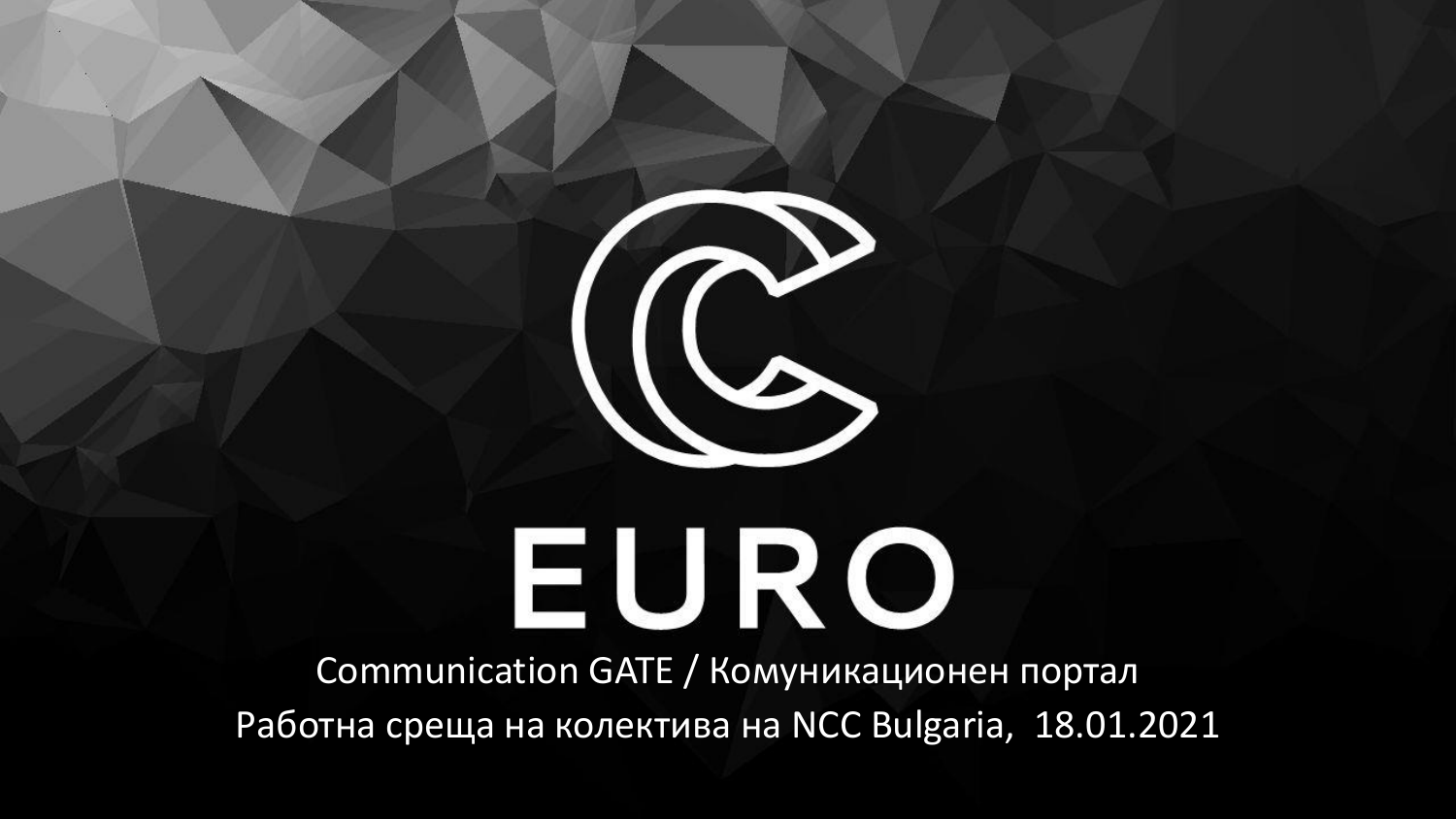### Комуникационен портал Тодор Гюров, ИИКТ-БАН



### *Въпросник към шампионите за разпространение / осведомяване в EuroCC*

- Част 1: Публичен форум (взаимодействие между NCCs и други)
- Част 2: Форум за обмен (запазен за NCCs)
- [www.eurocc-project.eu](http://www.eurocc-project.eu/)
- [www.eurocc-access.eu](http://www.eurocc-access.eu/)
- castiel-eurocc.slack.com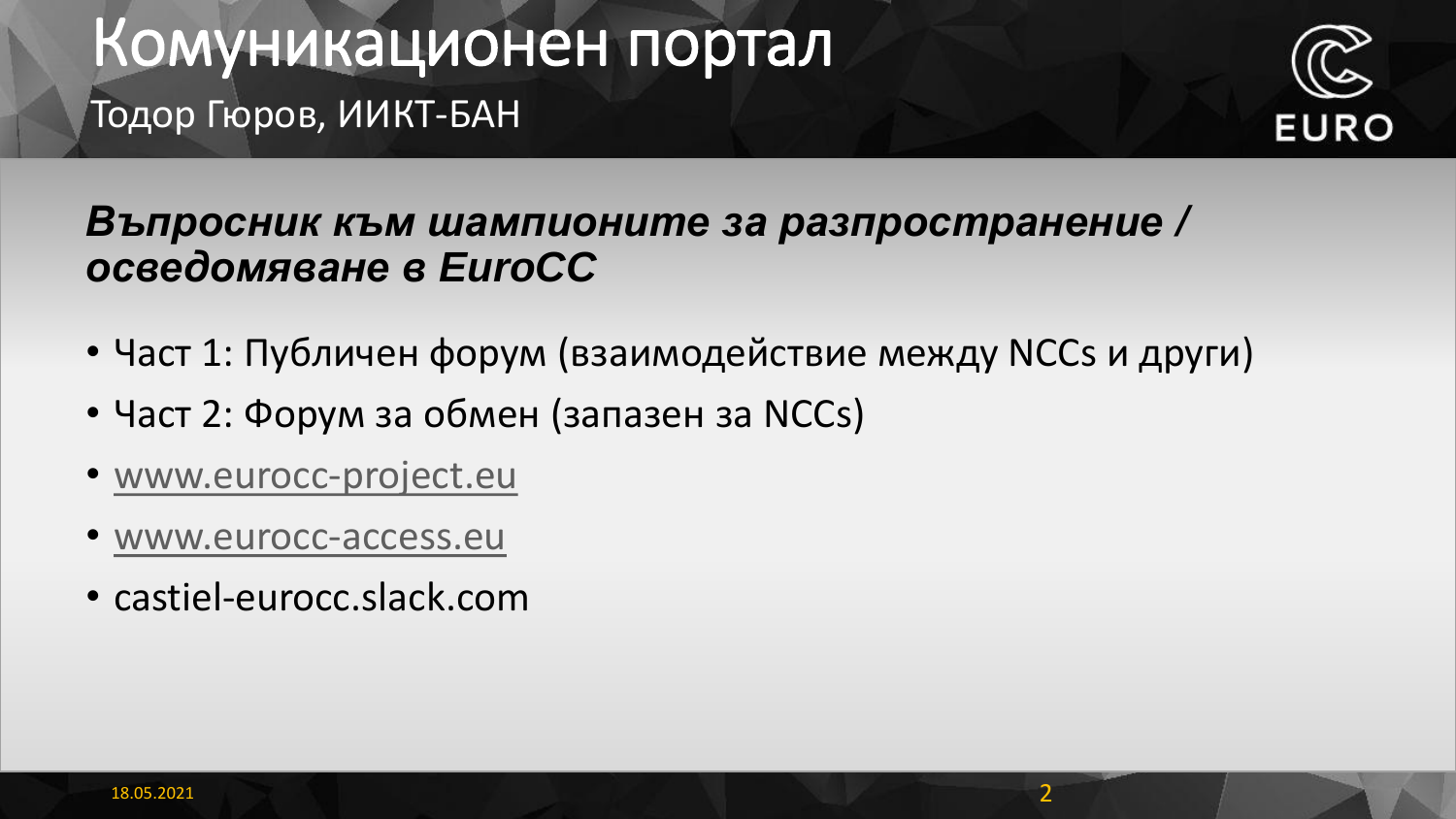### Уеб страница на EUROCC : www.eurocc-project.eu

# **EURO**

### Тодор Гюров, ИИКТ-БАН

eurocc-project.eu



thin the EuroCC project under the European Union's Horizon 2020 (H2020), participating countries are tasked with establishing a single National Competence Centre (NCC) in the area of high-performance computing (HPC) in their respective countries. These NCCs will coordinate activities in all HPC-related fields at the national level and serve as a contact point for customers from industry, science, (future) HPC experts, and the general public alike. The EuroCC project is funded 50 percent through H2020 (EuroHPC Joint Undertaking [JU]) and 50 percent through national funding programs within the partner countries.

### Who is on board?

The EuroCC activities-with 33 member and associated countries on board-is coordinated by the High-Performance Computing Center Stuttgart (HLRS). The project aims to elevate the participating countries to a common high level in the fields of HPC, HPDA and artificial intelligence (AI). To this end, the EuroCC project will establish National Competence Centres (NCCs) in the participating countries, which will be responsible for surveying and documenting the core HPC, HPDA, and AI activities and competencies in their respective countries. Ultimately, the goal is to make HPC available to different users from science, industry, public administration, and society.

### **KEEP IN TOUCH**

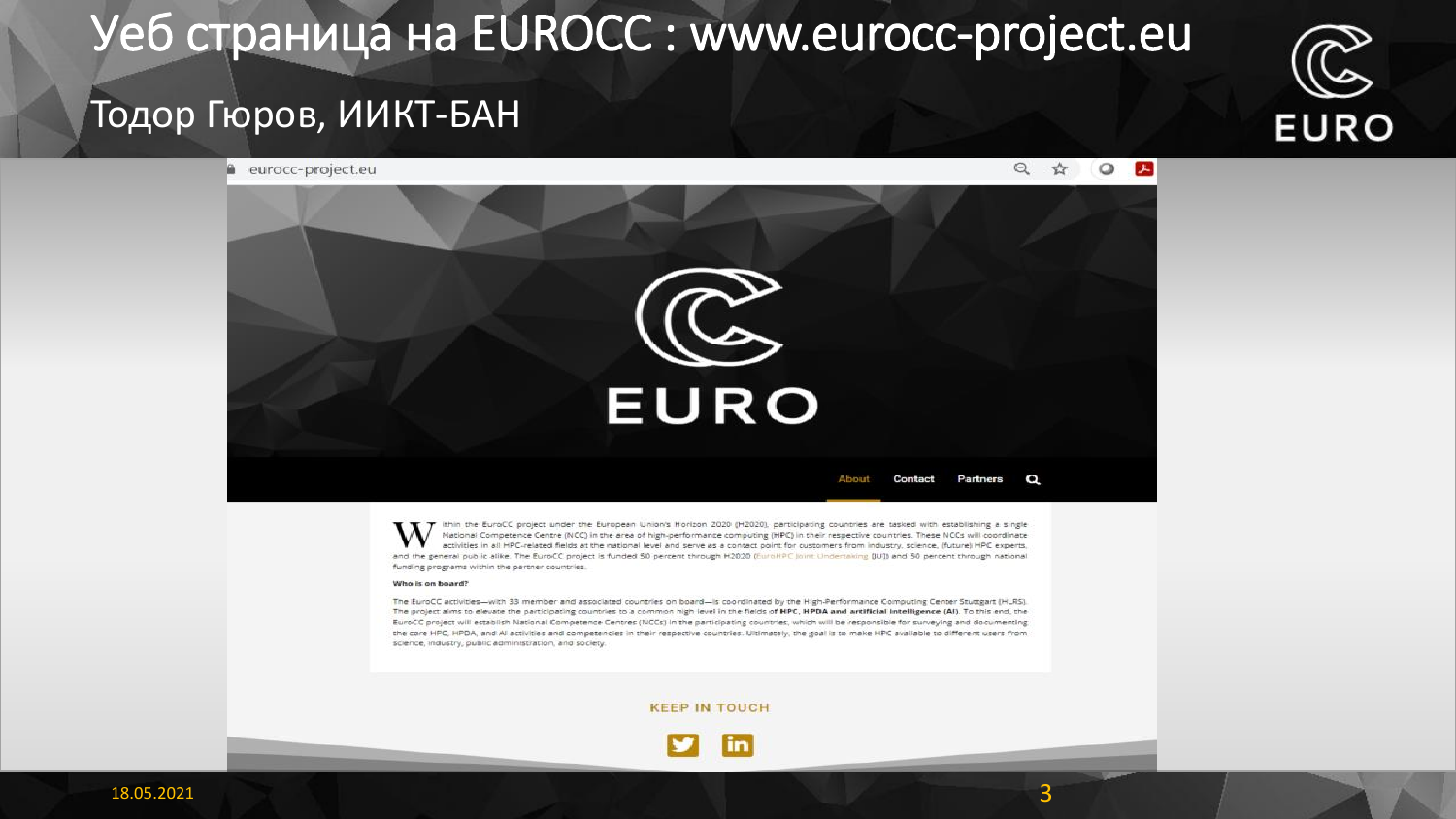### Портал за достъп, www.eurocc-access.eu Тодор Гюров, ИИКТ-БАН



|                                 | WELCOME TO EUROCC ACCESS TRAININGS FORUM                                                                                                                                                                                                                                                                                                                                                                                                                                                                                                                                                                                                                                                                                                                        | E o I |
|---------------------------------|-----------------------------------------------------------------------------------------------------------------------------------------------------------------------------------------------------------------------------------------------------------------------------------------------------------------------------------------------------------------------------------------------------------------------------------------------------------------------------------------------------------------------------------------------------------------------------------------------------------------------------------------------------------------------------------------------------------------------------------------------------------------|-------|
|                                 | <b>WELCOME TO EUROCC ACCESS</b>                                                                                                                                                                                                                                                                                                                                                                                                                                                                                                                                                                                                                                                                                                                                 |       |
|                                 | <b>Behind EuroCC Access</b><br>With funding from the European High-Performance Computing Joint Undertaking (EuroHPC JU), the<br>EuroCC project will achieve its goals within bito years. Considering its ambitious aims, the EuroCC project<br>is supported by the Coordination and Support Action (CSA) CASTIEL project in order to bridge the existing<br>High-Performance Computing (HPC) skills gaps and to promote cooperation and the implementation of<br>best practices across Europe.                                                                                                                                                                                                                                                                  |       |
| <b>Alerts</b><br>pollaborations | This website aims to give a competence map of the National Competence Centers (NCCa) and their HPO-<br>related activities siong with a place to exchange with other stakeholders. In addition, NCCs will have a<br>space to exchange between themselves for any related topics, such as best practices, guides and                                                                                                                                                                                                                                                                                                                                                                                                                                              |       |
| What is HPC?                    | High-Performance Computing is the ability to process massive data and perform complex calculations at<br>high speed to solve large problems in science, engineering and business. A supercomputer is one the best-<br>known types of HPC solutions and enables parallel processing; thousands of computer nodes working<br>together to complete one or more tasks for simulation and calculation; in comparison one should combine.<br>thousands of typical computers working together to achieve similar results.                                                                                                                                                                                                                                              |       |
| What are the NCCs?              | A National Competence Center is the reference and single point of contact and coordination on a national<br>level for HPC. Its missions are to analyse, implement and coordinate all necessary activities and offers<br>services to end users to cover their needs: from access to resources, from technological consultancy to the<br>provision of training courses for academia, public administrations and industry.<br>The aim is to bring together the necessary expertise to set up a cross-European network of NCCs in HPC-<br>related topics with 31 participating members and associated states and to provide a broad service portfolio<br>tailored to the respective national needs of academia, public administrations and industry. Each NCC has a |       |



The EURO CC project has received funding from the European Union's Horizon 2020 research and innovation programme under grant agreement No 951740.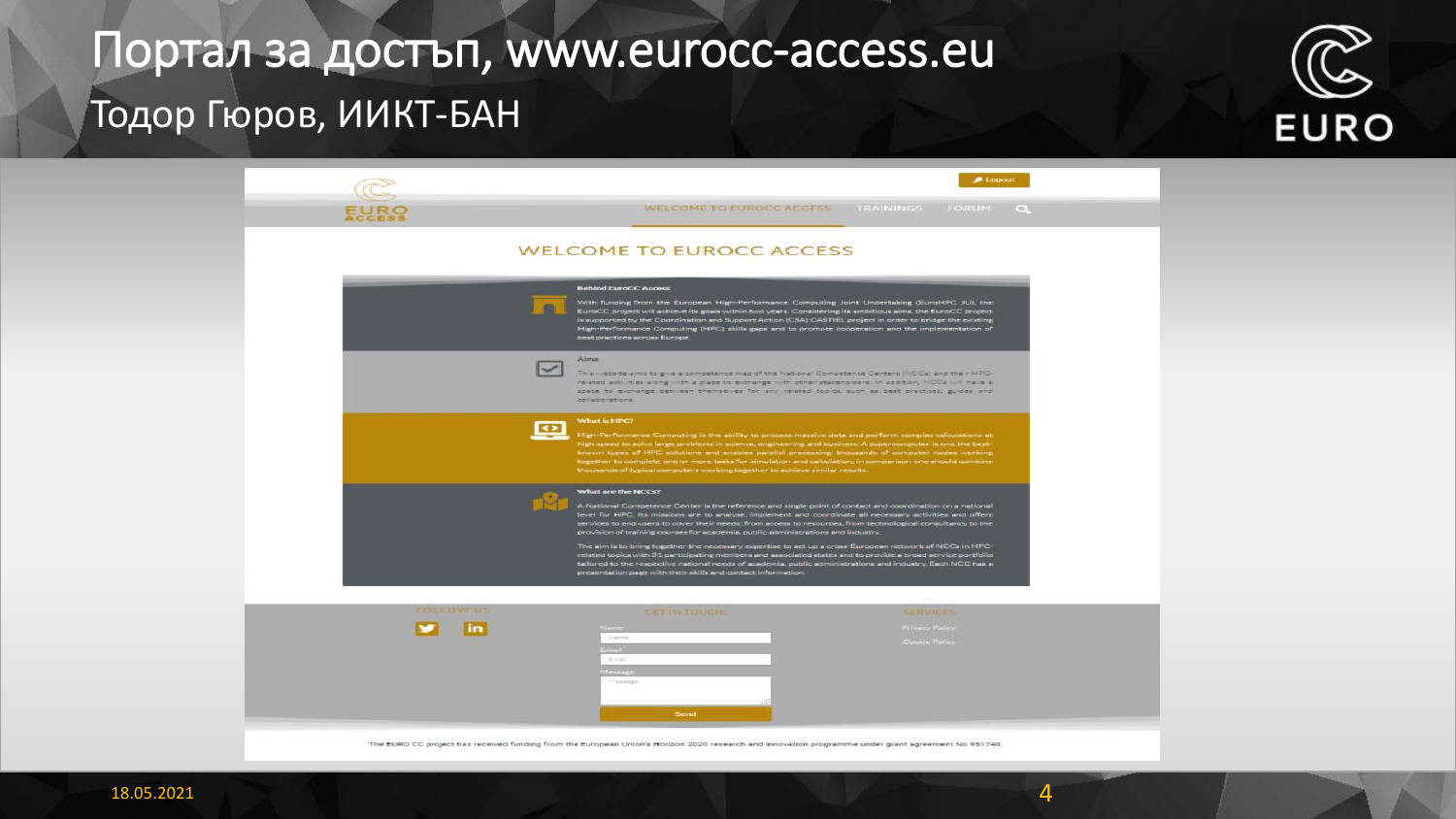## Публичен форум

### Тодор Гюров, ИИКТ-БАН



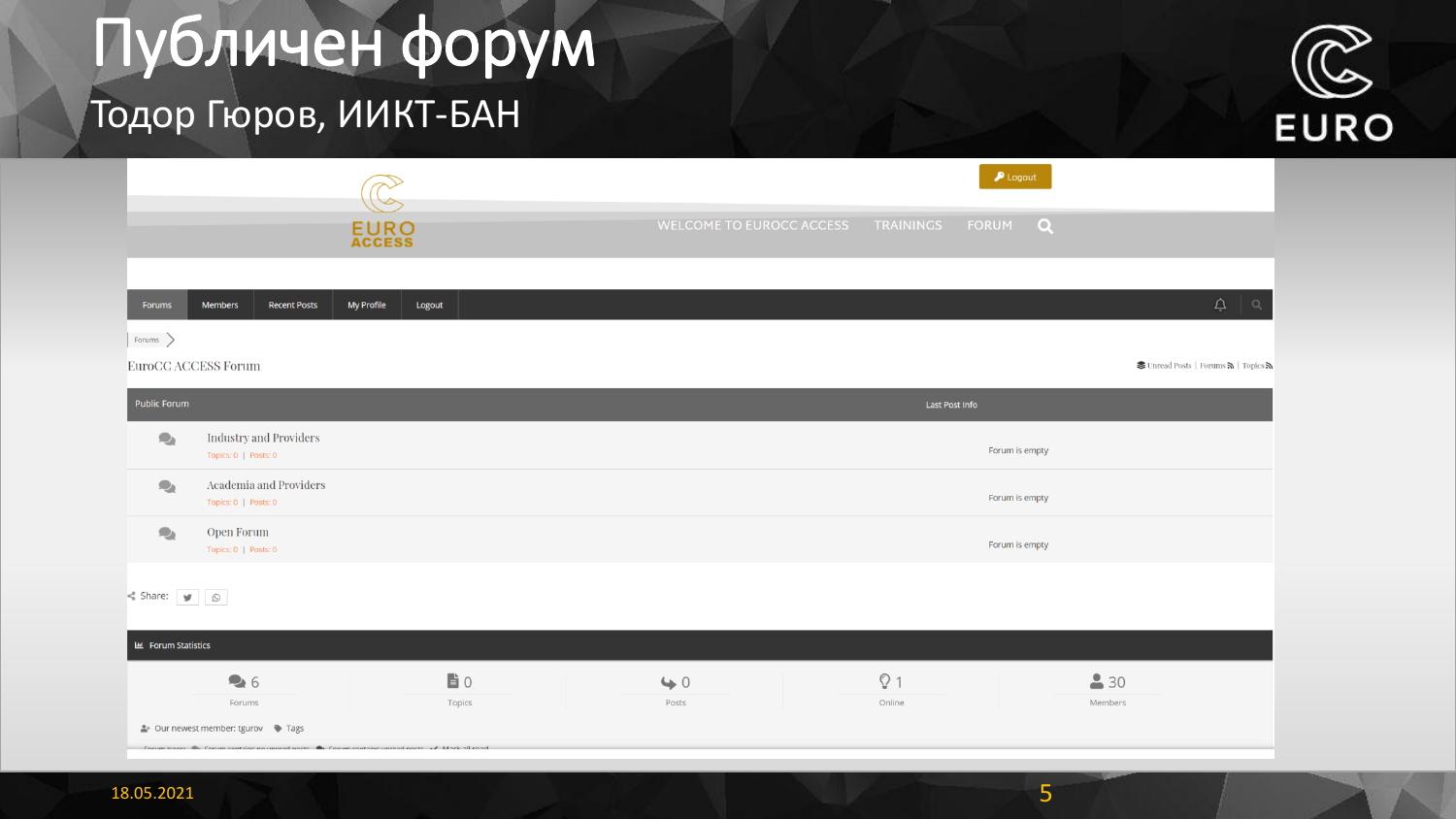### Castiel-EUROCC slack

### Тодор Гюров, ИИКТ-БАН



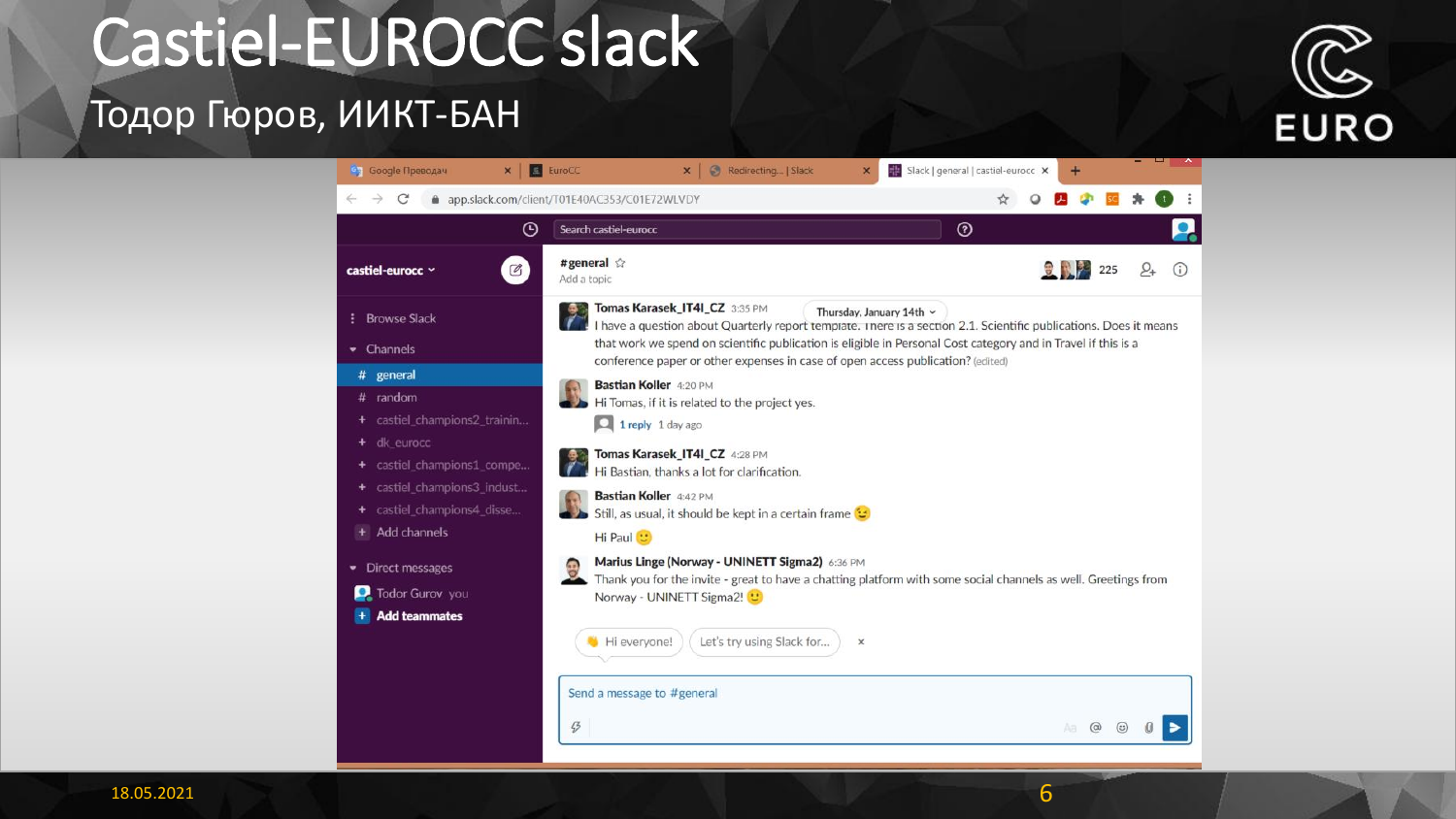### Reporting Documents Todor Gurov, IICT-BAS



- Template Content Calendar ( Target group: All Twitter and LinkedIn users interested in EUROCC project) , excel file
- Template Reporting (list of papers with EUROCC acknowledgment), excel file

Announcement:

- *[HPC and Big Data: Algorithms and Applications](mailto:anet@parallel.bas.bg)* by Aneta Karaivanova (IICT-BAS, BG), Todor Gurov [\(IICT-BAS, BG\),](mailto:gurov@parallel.bas.bg) Emanouil Atanassov [\(IICT-BAS, BG\)](mailto:emanouil@parallel.bas.bg)
- during 13th International Conference on Large-Scale Scientific Computations (LSSC'21), June 7 - 11, 2021, [Sozopol](http://www.beachbulgaria.com/sozopol/), [Bulgaria](http://bulgariatravel.org/) <http://parallel.bas.bg/Conferences/SciCom21/announcement.html>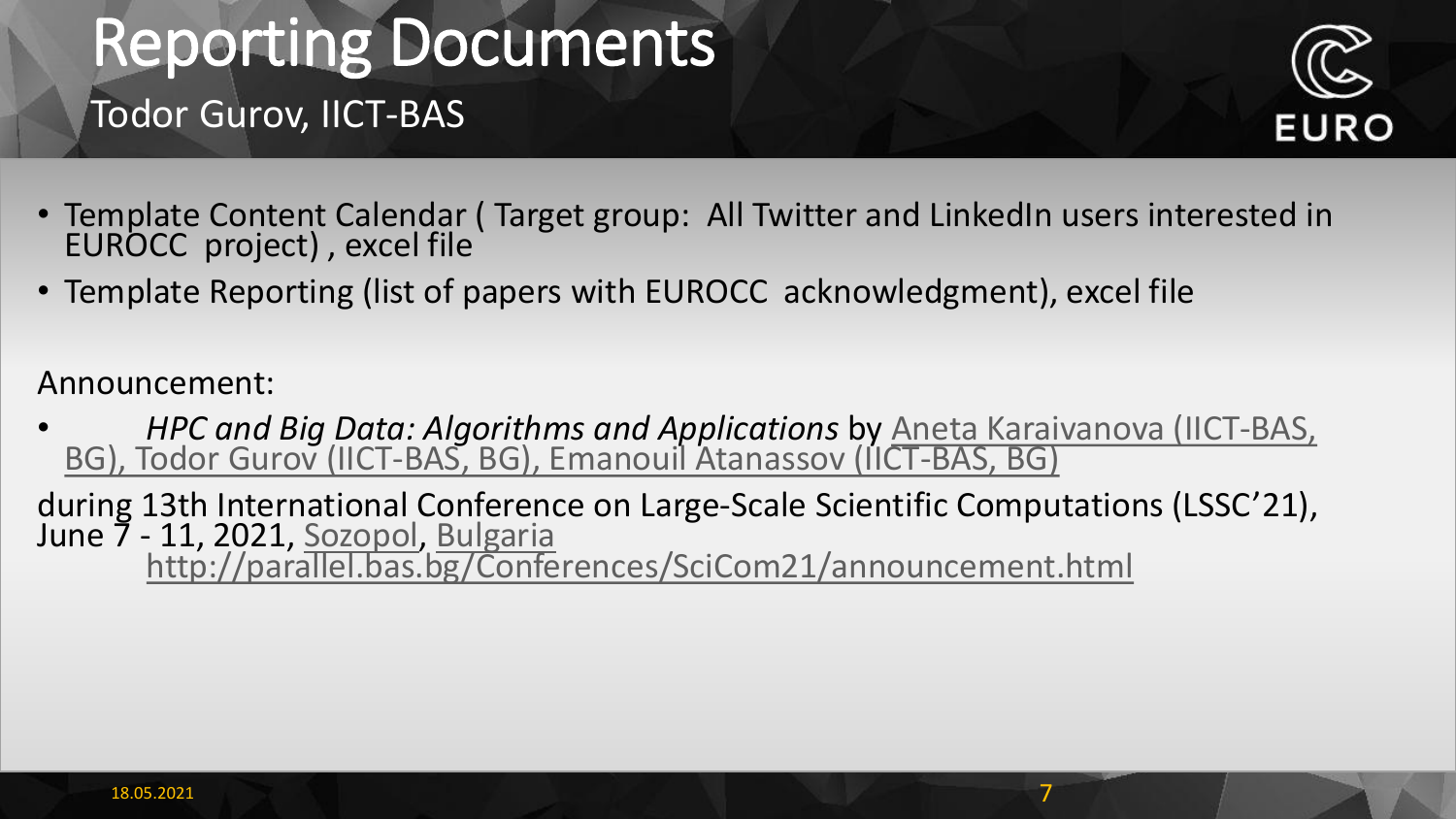### Следващи стъпки Тодор Гюров, ИИКТ-БАН



### *Дисеминационни семинари – 2 броя: април и юни, 1-ва година*

| Task 3.7: Awareness Creation and<br>Collaboration | $\overline{6}$<br>2020 | $\circ$<br>$\overline{\phantom{0}}$<br>C<br>$\sim$<br>O<br>$\sim$ | $\overline{\phantom{0}}$<br>$\overline{\phantom{0}}$<br>$\circ$<br>$\sim$<br>$\circ$<br>$\sim$ | 12<br>$\circ$<br>202 | $\overline{\phantom{0}}$<br>$\circ$<br>$\overline{\phantom{0}}$<br>$\sim$<br>0<br>$\sim$ | $\Omega$<br>$\overline{\phantom{0}}$<br>202 | 0 <sup>3</sup><br>$\mathbf{\mathbf{\mathsf{\mathbf{\mathsf{H}}}}}$<br>202 | 4<br>Ò<br>$\mathbf{\Omega}$<br>$\circ$<br>$\sim$ | 80<br>$\blacksquare$<br>$\Omega$<br>$\sim$ | 66<br>$\blacksquare$<br>$\sim$<br>20 | G<br>$\overline{\phantom{0}}$<br>$\sim$<br>$\circ$<br>$\sim$ | 8 <sup>o</sup><br>ᆏ<br>202 |
|---------------------------------------------------|------------------------|-------------------------------------------------------------------|------------------------------------------------------------------------------------------------|----------------------|------------------------------------------------------------------------------------------|---------------------------------------------|---------------------------------------------------------------------------|--------------------------------------------------|--------------------------------------------|--------------------------------------|--------------------------------------------------------------|----------------------------|
| A3.7.1                                            |                        |                                                                   |                                                                                                |                      |                                                                                          | M06                                         |                                                                           |                                                  |                                            |                                      |                                                              |                            |
| A3.7.2                                            |                        |                                                                   |                                                                                                |                      |                                                                                          |                                             |                                                                           | <b>M08</b>                                       |                                            | M <sub>10</sub>                      |                                                              |                            |
| A3.7.3                                            |                        |                                                                   |                                                                                                |                      |                                                                                          |                                             |                                                                           |                                                  |                                            |                                      |                                                              |                            |
| A3.7.4                                            |                        |                                                                   |                                                                                                |                      |                                                                                          |                                             |                                                                           |                                                  |                                            |                                      |                                                              |                            |

Организационен комитет

- ИИКТ:
- СУ:
- УНСС: